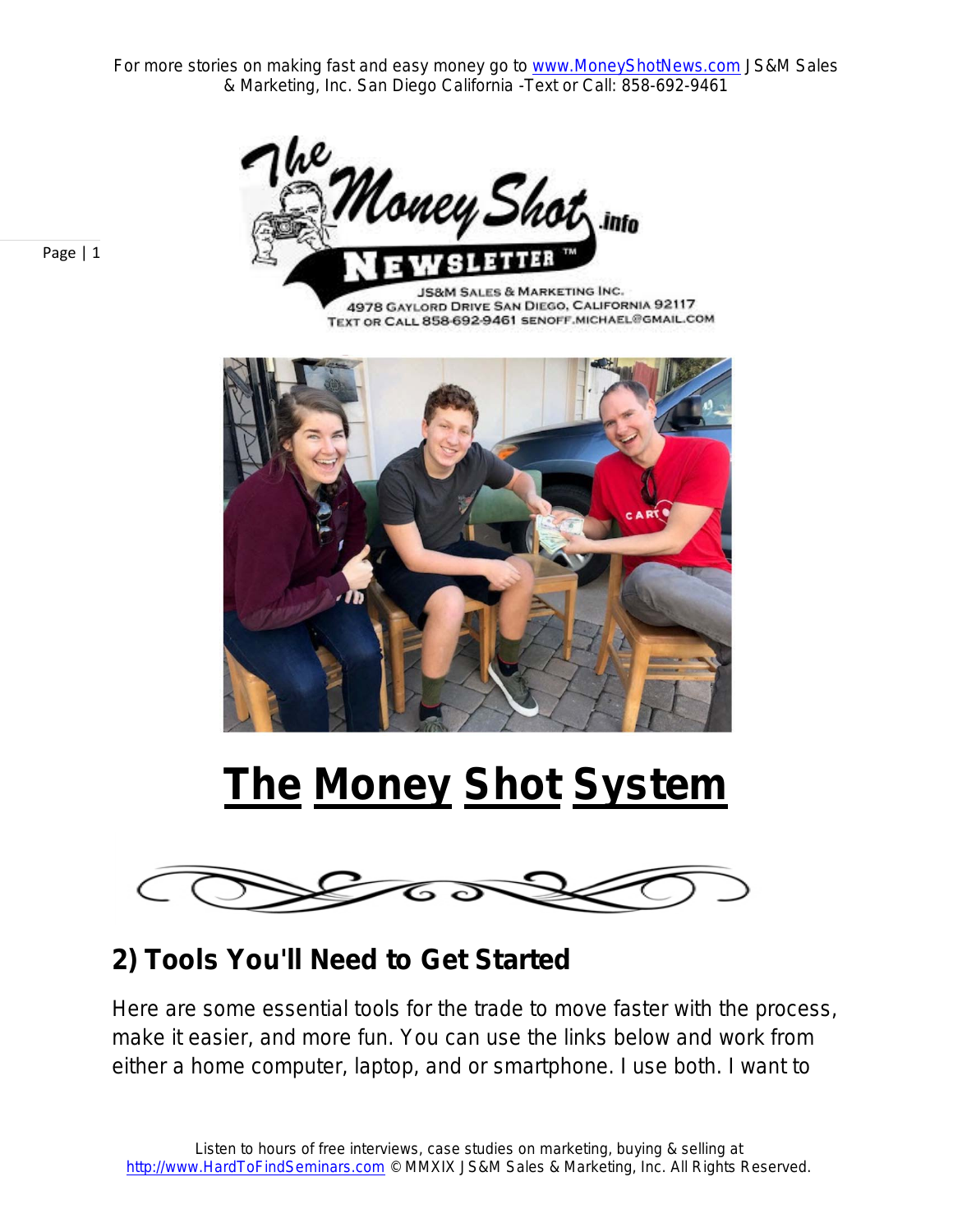note there are other websites and tools out there that will further improve your success. I am here sharing the one I use in my area.

Page | 2 investing in one. This is the one tool you'll need to make buying and selling 1) Smartphone: If you don't have a smartphone I would seriously consider simple and streamlined. I use an old iPhone 7, and it's all I need to make money fast. If you don't have an iPhone, you can buy one on eBay for cheap. You CAN do all of this without a smartphone, but the process won't be as fast.

2) Once you have your smartphone, download the apps in the links below. These links and apps are for the iPhone. However, they should work on other smartphones too. Go to the app store on your smartphone and then search for the names of these apps. Download and register each of these apps.

There is no cost to sign up for any of the apps listed below.

You will use these apps to find both free and low-cost items to acquire and sell.



<https://www.ebay.com/>

#### **1. eBay.com**

eBay is the ideal place for selling and researching. You will need this app on your phone and computer while you are out and about sourcing products to buy. It's your golden tool to determine the value of an item. Your biggest challenge in making fast money is NOT knowing the value of an item. eBay will significantly solve this problem. Why? Because just about any product in the marketplace has been or is being sold on eBay. And BEFORE you buy or acquire any item, you must determine if there is a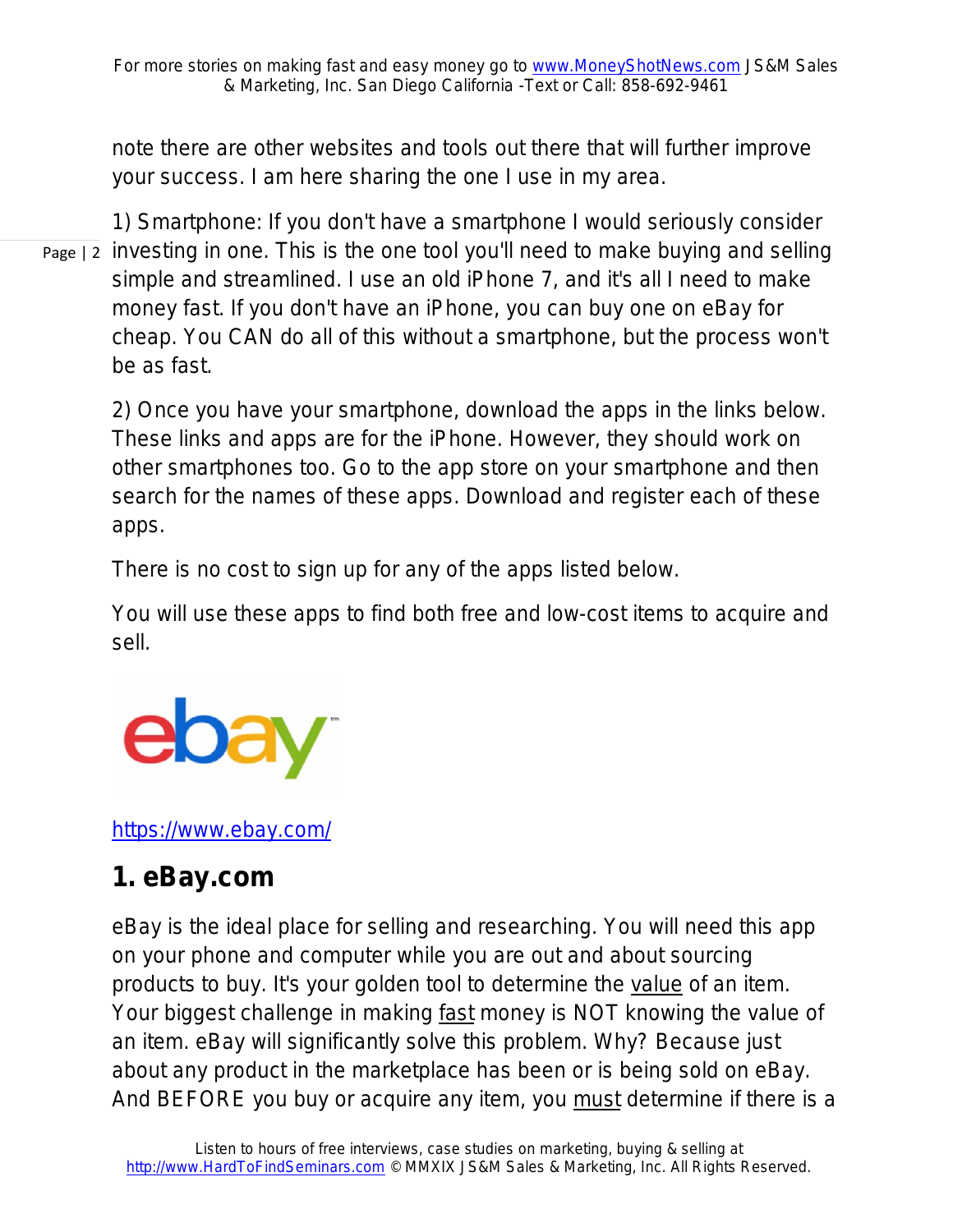Page | 3 market for it and if it is going to be worth YOUR TIME and **EFFORT**. All transactions take time and effort. We want to limit this and make sure you make the most money in the shortest amount of time and with minimum effort. So, when you are out and about, and you see an item, you want to go into eBay. Type in the name of the item with a model number or scan the barcode if available. Then, you will see the price what others are selling things for. BUT, DON'T MAKE THIS AMATEUR MISTAKE. Seeing what others WANT to sell their item for and seeing what others have paid for the item is like comparing apples to tennis shoes. You want to go by what people are paying for the item. eBay will allow you to search completed listings and sold listings. Doing this will show you what the eBay market is paying for the items you want to sell. Then, all you do is compare what you can get for your item to what others are paying, and you can immediately get a rough idea of the profits you will make. Note, selling anything on eBay will cost you about 13% of your selling price. If you sell something for \$100 on eBay, you can expect to pay \$13 between eBay and PayPal fees. For this section of the fast start, we want to use eBay for selling items fast. Remember, you make your money when you buy or find. If you acquire something and you see in the eBay sold and completed listings it's selling for more than you've paid, the money is essentially yours when you want it. All you have to do is to get the item listed, sold, and shipped. It's that easy.

You want to use the app for listing your items. It's swift and easy, and there is hardly any typing. You are going to have a camera on your phone, and that will make it easy to photograph your items and get them listed without having to transfer or upload your images. Don't wait. If you don't have the app on your phone, get it now. \*(This training does not go deep into how to list an item on eBay. eBay does a great way of showing you how to do it. Just use the site and learn how to list your items for sale the best you can. It's easy.)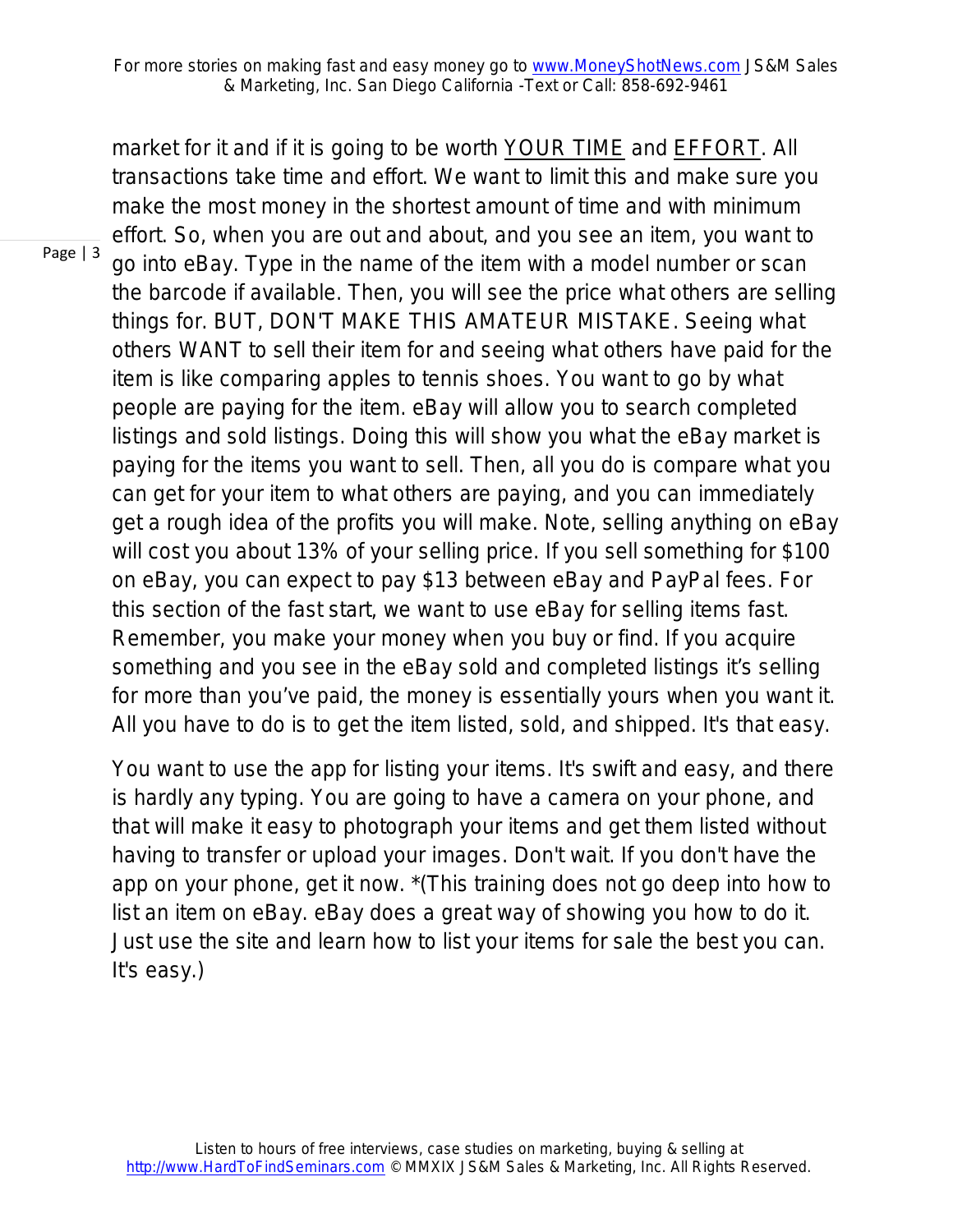

Page | 4

[http://www.PayPal.com](http://www.paypal.com/)

#### **2. PayPal**

I have been using PayPal for over a decade. Millions of people use PayPal to collect and send money. Get the PayPal app on your phone and set up an account if you don't have one already. You must start now because having both an eBay and PayPal account is like building credit with a credit card.

You will have to prove yourself to both companies. It takes some time, and that is why you want to get started at once. There are other ways to send money, but I like PayPal the most. Once you have a PayPal account, try and get a PayPal debit card. This debit card will give you a way to spend and buy with the money you grow in your PayPal account.

You'll also want to link your PayPal account to a personal or business checking or savings account. This gives you the chance to deposit and withdraw funds into and out of your account.



[https://play.google.com/store/apps/details?id=com.yanflex.craigslist&hl=en\\_US](https://play.google.com/store/apps/details?id=com.yanflex.craigslist&hl=en_US)

### **3. Craiglist.com - Craigslist Pro or also called Cplus for Craigslist**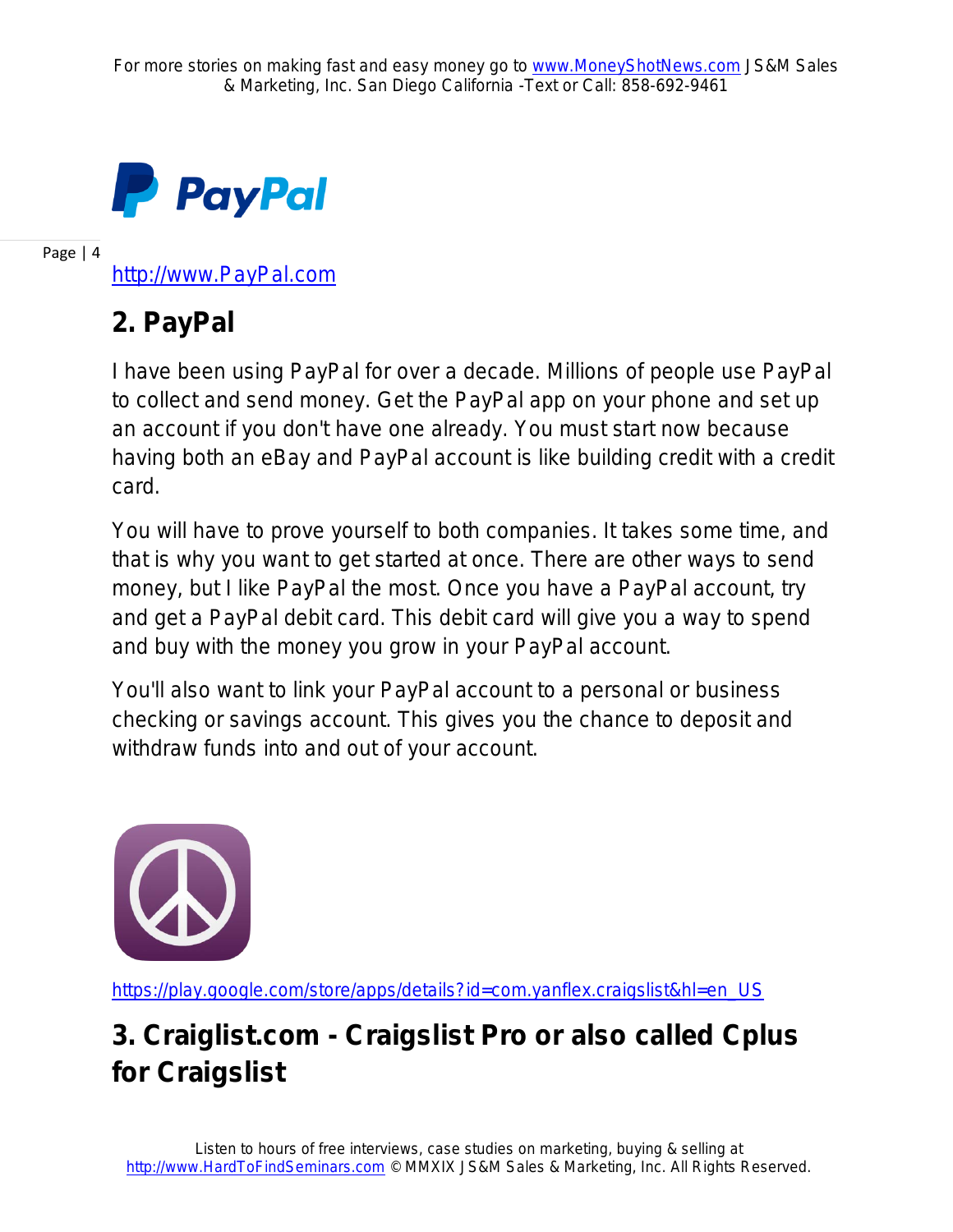I use Craigslist for selling goods locally. There are items you'll want to sell nationally, and some items that only make sense to sell locally. For example, large furniture, washers, and dryers, refrigerators, picnic tables, and kitchen cabinets are costly to ship. You don't want to ship, pack, and

Page | 5

send these across the country. Why would you when you have tons of LOCAL buyers who will drive to your place to pick them up right there.



The official Craigslist just released their own app. I find this new Craigslist app better to use compared to the Craigslist Pro app above.

<https://apps.apple.com/us/app/craigslist/id1336642410>

#### **4. Offerup.com**



<https://offerup.com/>

As you will see in so many of my buy-sell case studies, I generate many of my sales using Offerup.com. It's a fantastic application. It's free, and it makes listing and selling your stuff secure and very fast. It's also a great app to locate free items and items you can buy at huge discounts. I use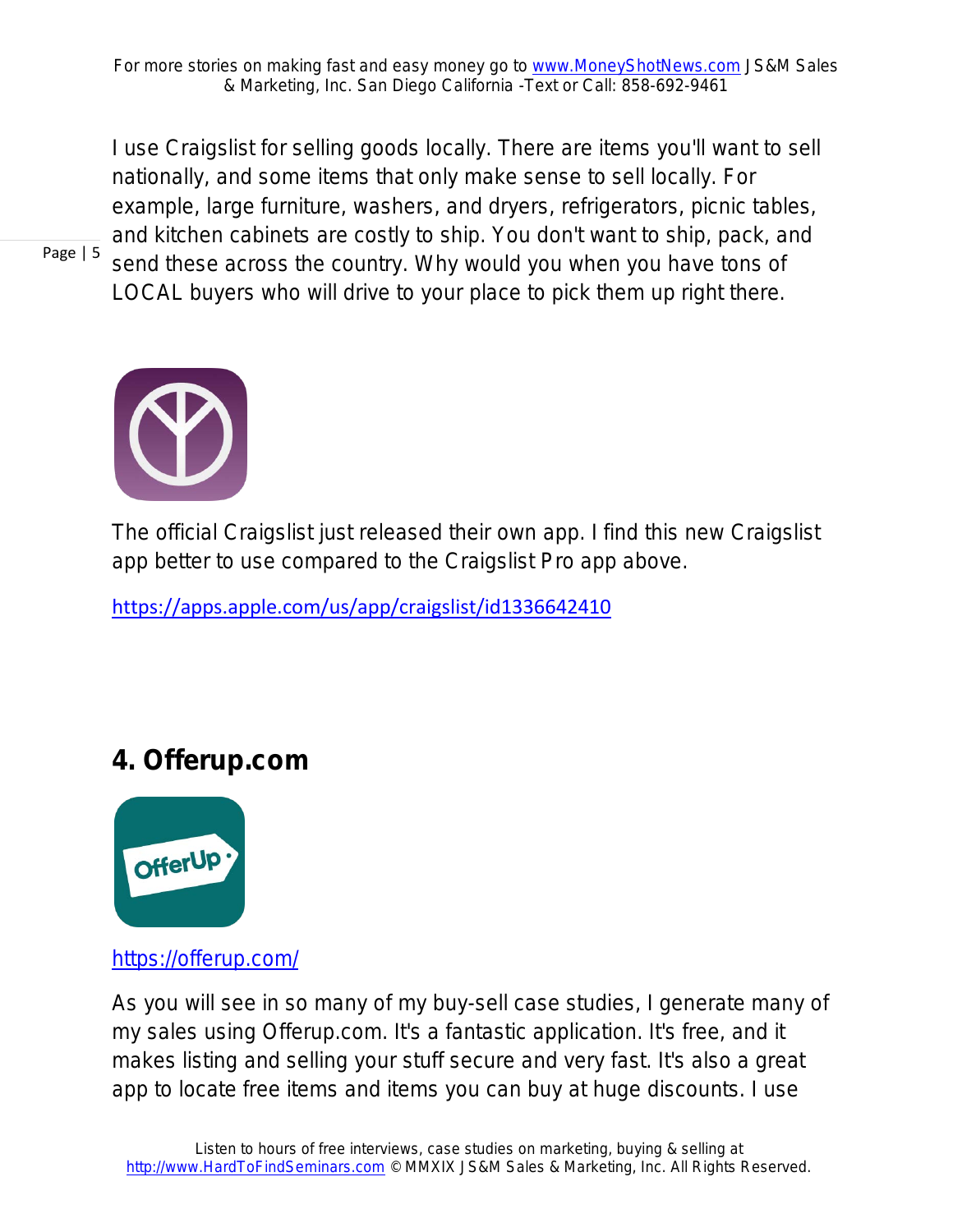OfferUp for selling goods locally. Recently the app enhanced the ability to sell your items nationally. Another great function of this app is that they allow you to list as many things as you want from the get-go. And you can keep relisting your items over and over again, keeping YOUR item at the top of the feed. If you list your item one time and hope to sell your item from one listing, you are missing out on the power of this tool. My key for selling so successfully using Offerup.com has been by relisting my things over and over until the right buyer sees the listing. There is another secret power to this app most people have no idea about, and that is when you are buying. There are many flakey people out there in the market who say they want to buy your item, and you will learn that they will never get back to you. They will assume you are too far away from them, and they don't want to drive to you to get your item. So, when you want to buy something, knowing and understanding the sellers are frustrated with the people, make use of the following advantage when you want to buy something from them. You will tell them you wish to buy their item. You will let them know you can come and pick it up or collect it immediately.

#### **5. Nextdoor.com**



Page | 6

#### [https://nextdoor.com](https://nextdoor.com/)

Nextdoor.com is an excellent app too. I use this app mainly for locating and getting free stuff. They offer an easy way to post items and add photos. So, when you use this app, knowing that the people looking at your posts are directly in your area, makes it very easy to secure these items. Explore the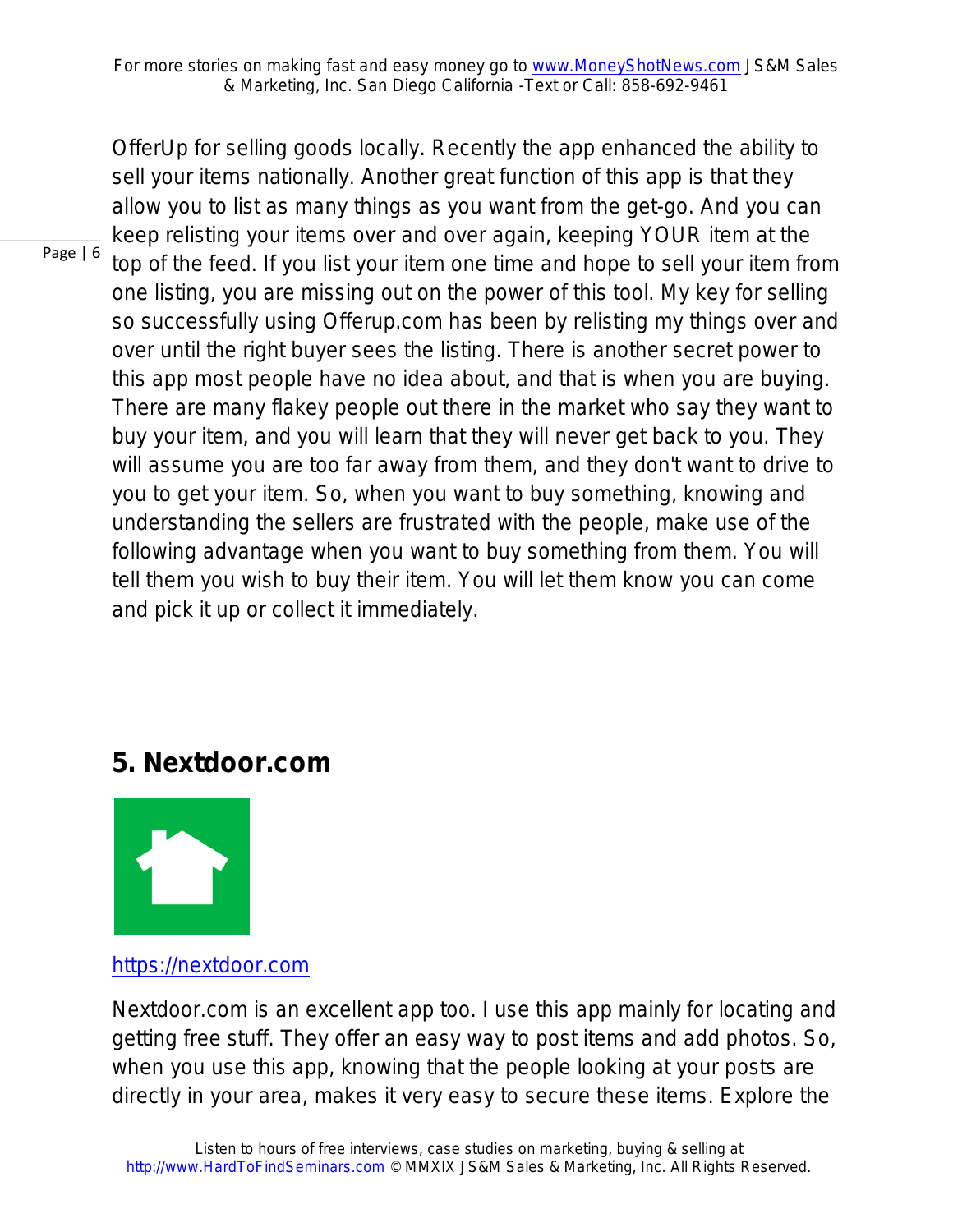power of this application. You'll need to register your home address with the app. Once a member, you will also be able to see all of your neighbors and where they live. It's a great way to meet your neighbors too.

Page | 7

### **6. letgo.com**



#### <https://us.letgo.com/en>

Letgo is another local selling app for sourcing and selling your items. I use it to post items for sale. I have found this app not to be a great app for selling my items. That does NOT mean it will not work for you. I am in the San Diego California market and there may be more users of this app in your area. I will personally sell 1 out of 10 items on OfferUp versus on letgo. The low selling power of letgo has a hidden opportunity for you. Why? Because the folks listing their items on letgo can't sell their stuff! And because you understand this, it gives you a hidden opportunity to buy these items at huge discounts. Use Letgo to buy items at low prices. Then, all you do is flip the same item on OfferUp, craigslist.com and eBay to make your fast and easy money. Of course, you will use all of what I teach you in the Money Shot System to make your item sell faster by writing great descriptions, taking lots of pictures and getting back to your leads fast. Doing all of this will help you outsell their competing items.



### **7. Facebook Marketplace**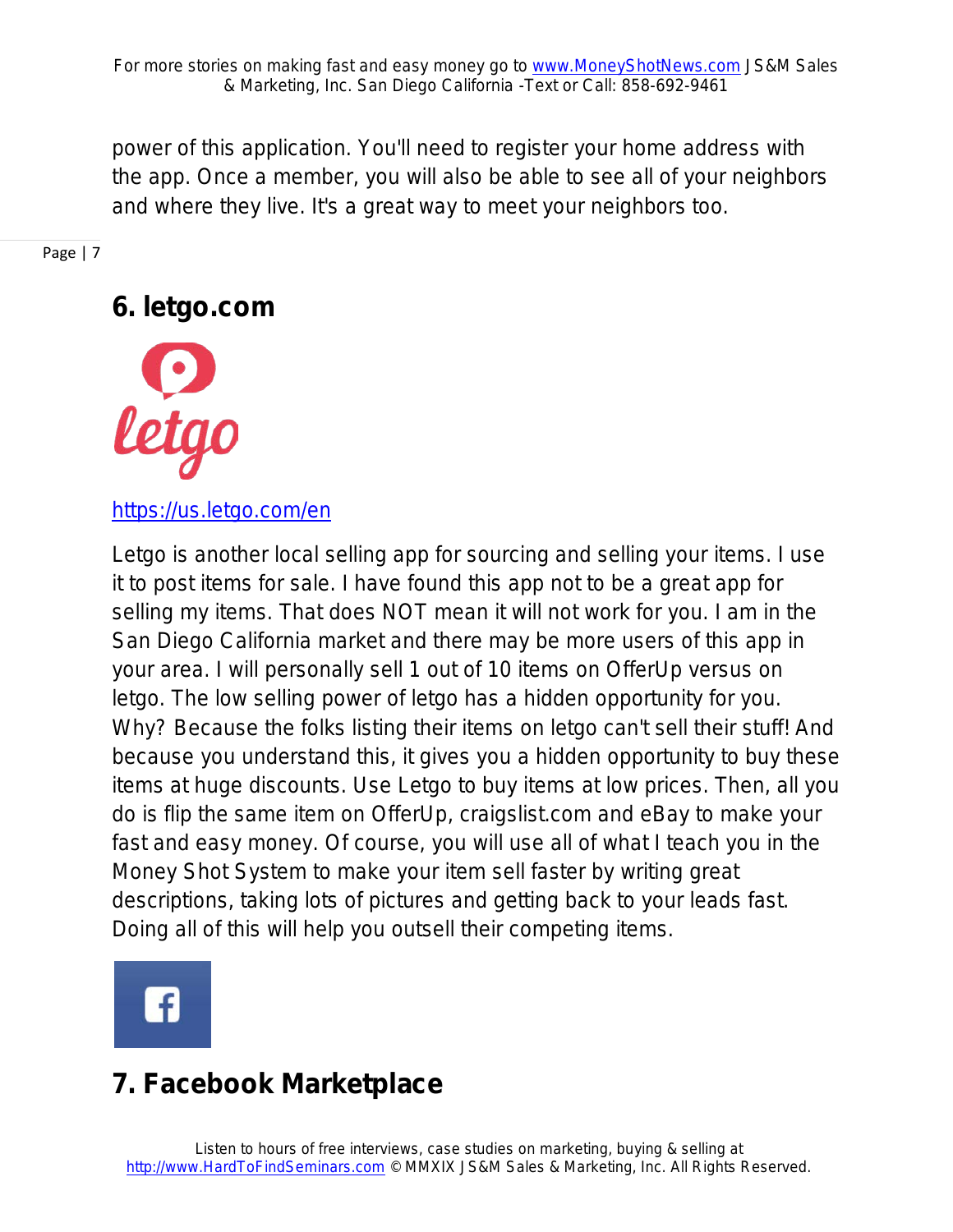Facebook Marketplace is a digital marketplace where users can arrange to buy, sell and trade items with other people in their area. Think Facebookmeets-Gumtree. ... Browse for-sale items by category and/or location.

Page | 8 Marketplace is available in the Facebook app and on desktops and tablets. Look for the at the bottom of the app on iOS or at the top of the app on Android. If using a web browser, you can find this Marketplace icon on the left side of the Facebook page. I personally don't use it because I deleted my Facebook page. But, I know it to be a very powerful site to sell your items fast.

<https://www.facebook.com/marketplace/>

#### **8. Bonus Sites**

There are two more apps that I don't use but are great places to sell hand crafted items and used clothing. Check out both

<https://poshmark.com/>

And

<https://www.etsy.com/>



# **Special Offer from Michael Senoff**

I would like to make you a onetime offer.

I understand that getting started with something new can be nervewracking.

There are certain people out there who need a coach. They want an expert to run ideas by and want one on one help in growing their business.

I would like to offer this help to you.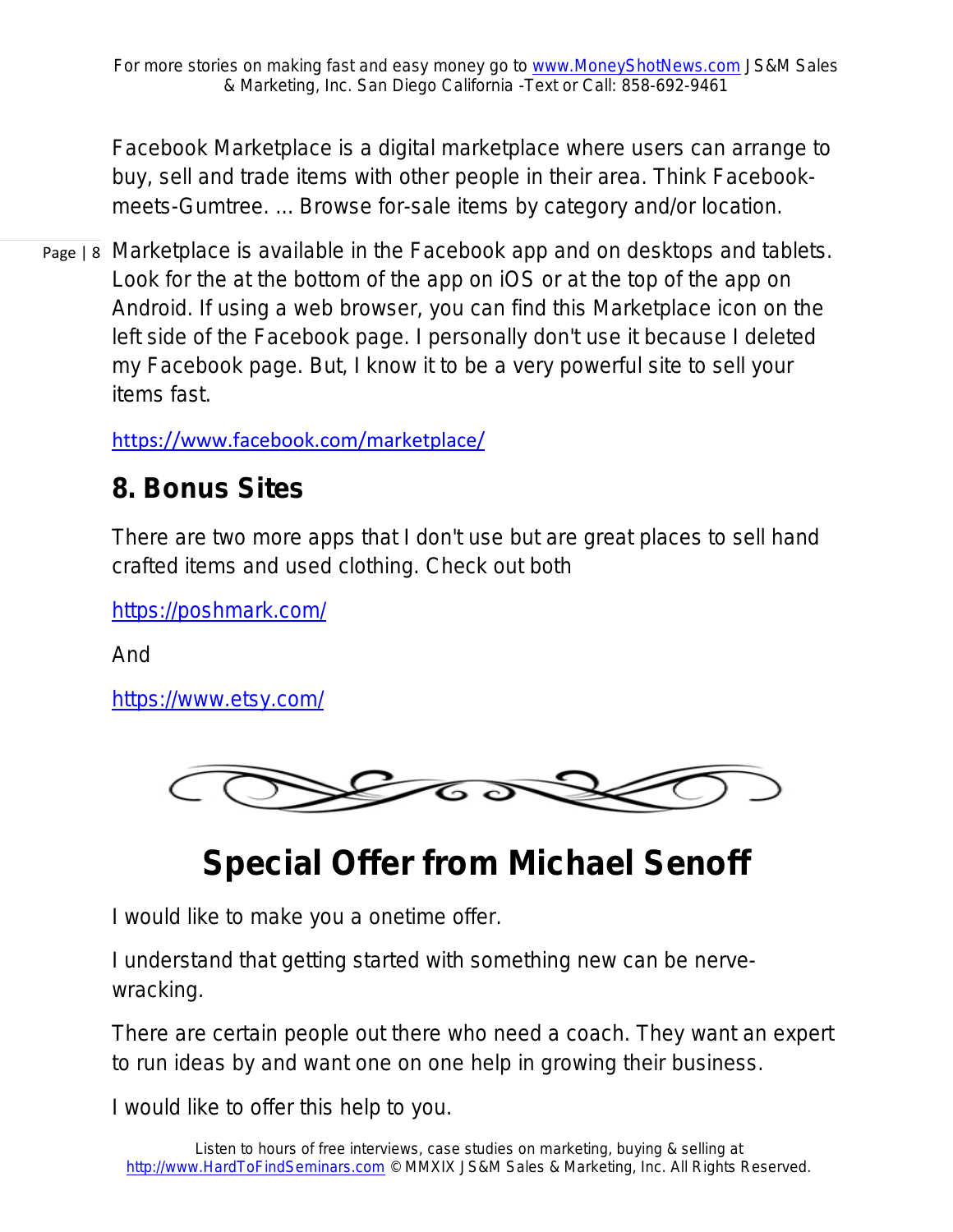Enjoy one full year of personal one to one coaching from me, Michael Senoff for a onetime fee of \$1997.

Page | 9 undivided attention to ask any questions by phone Monday through Friday. You will have my cell phone number in hand and can call me for my

Anything you need, and I will be in your corner to help.

Have something you need to buy?

Need help selling something?

I will review and provide on-time feedback to you.

Any phone calls can be recorded so you can listen to my advice later.

Use me to help close deals, make referrals, or generate significant leads.

If you are at all serious about having me, Michael Senoff in your back pocket for your buying and selling activities for one full year, text or call 858-692-9461

OR email senoff.michael@anymail.com.com

Only one great sale pays for the cost of my coaching.

Sincerely,

## *Michael Senoff*

#### Michael Senoff

PS. This offer is NOT a long-standing offer. I have the right to decline to work with you. I can only work closely with a few clients per month, and this same offer is going out to other enthusiastic Money Shot System members.

So, don't wait….

It's time for immediate action!